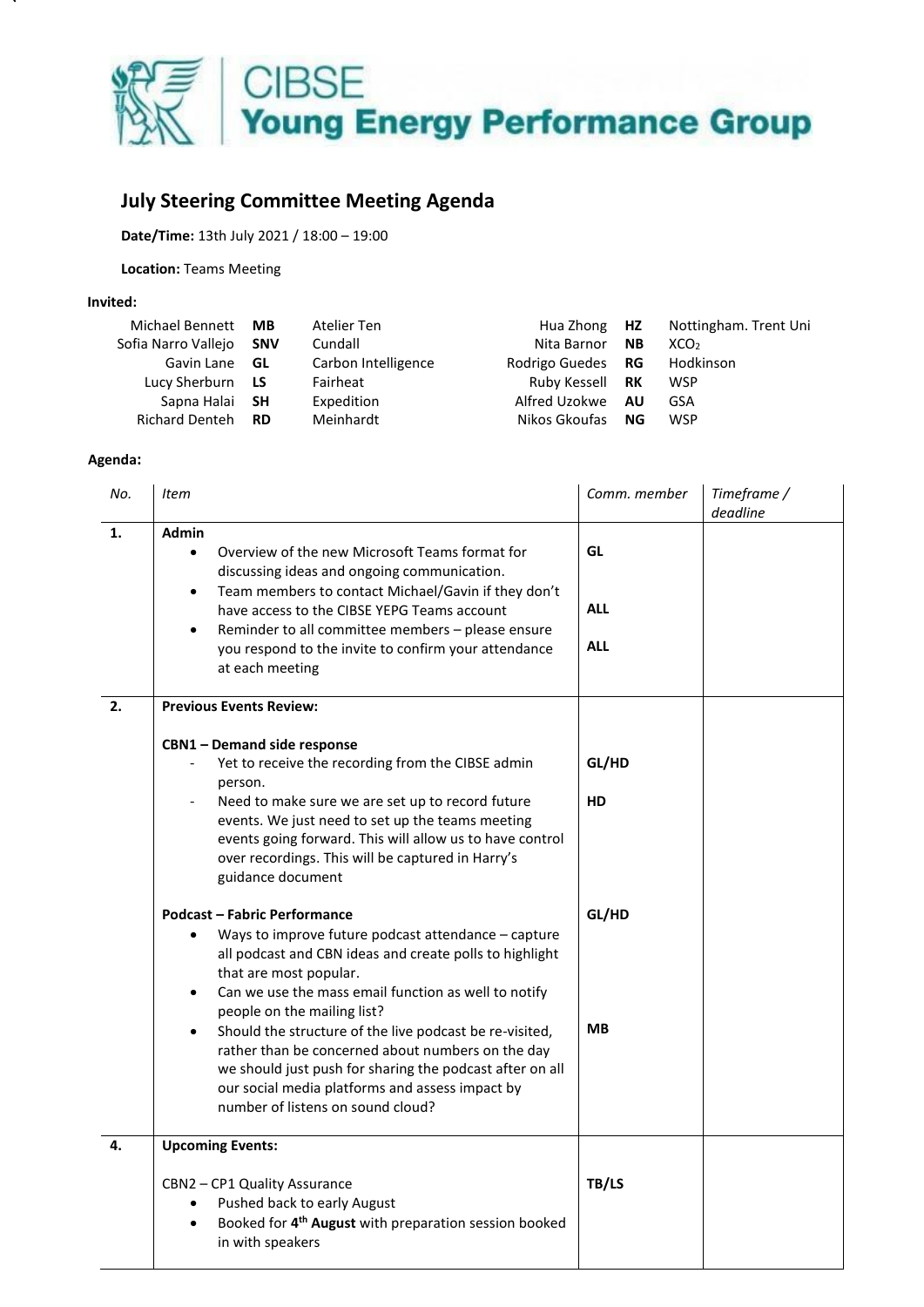| No. | <b>Item</b>                                                                                                                                                                                                                                                                                   | Comm. member            | Timeframe /<br>deadline |
|-----|-----------------------------------------------------------------------------------------------------------------------------------------------------------------------------------------------------------------------------------------------------------------------------------------------|-------------------------|-------------------------|
|     | Need support with setting up Eventbrite and event<br>$\bullet$<br>background. Would be useful to review Harry's<br>Eventbrite guidance document to improve set up<br>HVAC/FM group joint event - Innovation<br>Pushed back because they want to do it in person,<br>aiming for September 15th | HD, MB, RP<br>MB/SNV/RP |                         |
| 5.  | Website/social media update:                                                                                                                                                                                                                                                                  |                         |                         |
|     | Sapna gave update on the social media/graphics plan<br>to get feedback from the group.                                                                                                                                                                                                        | <b>SH</b>               |                         |
|     | Sapna to continue with content development plan with                                                                                                                                                                                                                                          | SH, RG, SNV             |                         |
|     | support from Rodrigo and Sofia<br>Alignment of social media content with Key                                                                                                                                                                                                                  |                         |                         |
|     | sustainability dates - Alfred has already shared some                                                                                                                                                                                                                                         | GL                      |                         |
|     | key dates on social media Teams channel<br>Website update: All photos and bios updated. There is                                                                                                                                                                                              | LS/MB                   |                         |
|     | information missing from past events. Lucy needs                                                                                                                                                                                                                                              |                         |                         |
|     | access to Google drive to view information from past<br>events.                                                                                                                                                                                                                               |                         |                         |
|     | YEPG Linked in Page - Engage with CIBSE to<br>$\overline{\phantom{0}}$                                                                                                                                                                                                                        | <b>NG</b>               |                         |
|     | understand what is required to open dedicated linked<br>in page. Do we need permission? or do they need to                                                                                                                                                                                    |                         |                         |
|     | open it for us?                                                                                                                                                                                                                                                                               |                         |                         |
|     | Improving Engagement post events - engage with<br>CIBSE regarding the use of Survey Monkey post events                                                                                                                                                                                        | <b>NG</b>               |                         |
| 6.  | <b>EPG Update:</b>                                                                                                                                                                                                                                                                            |                         |                         |
|     | Potential Opportunity to Engage with worldwide<br><b>Energy Performance Group</b>                                                                                                                                                                                                             | <b>RP</b>               |                         |
|     | Net zero carbon definition request from CIBSE - EPG                                                                                                                                                                                                                                           |                         |                         |
|     | have asked YEPG for support on this                                                                                                                                                                                                                                                           | <b>RP</b>               |                         |
|     | EPG will take the lead but we can offer<br>$\circ$<br>support                                                                                                                                                                                                                                 |                         |                         |
|     | Request from EPG to write more carbon bites                                                                                                                                                                                                                                                   |                         |                         |
|     | Next EPG Power hour: Retrofitting: any energy target<br>we should set up as benchmark? - YEPG volunteers                                                                                                                                                                                      | HZ/ALL                  |                         |
|     | are welcome. Contact Hua Zhong if you are keen to                                                                                                                                                                                                                                             |                         |                         |
|     | support                                                                                                                                                                                                                                                                                       |                         |                         |
|     | Potential speakers from historic England and<br>$\circ$<br>UCL                                                                                                                                                                                                                                |                         |                         |
|     | Ideal Heating New Product Preview Launch Event - in                                                                                                                                                                                                                                           |                         |                         |
| 7.  | person event this Friday for those interested<br>2021-22 ideas:                                                                                                                                                                                                                               | <b>ALL</b>              |                         |
|     | Review google sheet with existing ideas for CBN's and                                                                                                                                                                                                                                         | <b>MB</b>               |                         |
|     | post on teams. Want to capture all ideas and get buy in                                                                                                                                                                                                                                       |                         |                         |
|     | from the team on what ideas we should focus on and                                                                                                                                                                                                                                            |                         |                         |
|     | develop into events/podcasts                                                                                                                                                                                                                                                                  |                         |                         |
|     | Podcasts:                                                                                                                                                                                                                                                                                     |                         |                         |
|     | Podcast idea -Present and past situation relating to<br>YEPG.                                                                                                                                                                                                                                 | <b>ALL</b>              |                         |
|     | Opportunity for people to talk about their<br>$\circ$                                                                                                                                                                                                                                         |                         |                         |
|     | story. Target Young engineers starting in the                                                                                                                                                                                                                                                 |                         |                         |
|     | profession. Aim for carrying out this event in                                                                                                                                                                                                                                                |                         |                         |
|     | September as CBN 2 is now in August.<br>Questions can be taken from predefined<br>$\circ$                                                                                                                                                                                                     |                         |                         |
|     | questions from CIBSE (now posted on teams                                                                                                                                                                                                                                                     |                         |                         |
|     | channel) and also any other questions that                                                                                                                                                                                                                                                    |                         |                         |
|     | current group members have.                                                                                                                                                                                                                                                                   |                         |                         |
|     | This idea needs a lead to push this forward<br>$\circ$                                                                                                                                                                                                                                        |                         |                         |
|     |                                                                                                                                                                                                                                                                                               |                         |                         |